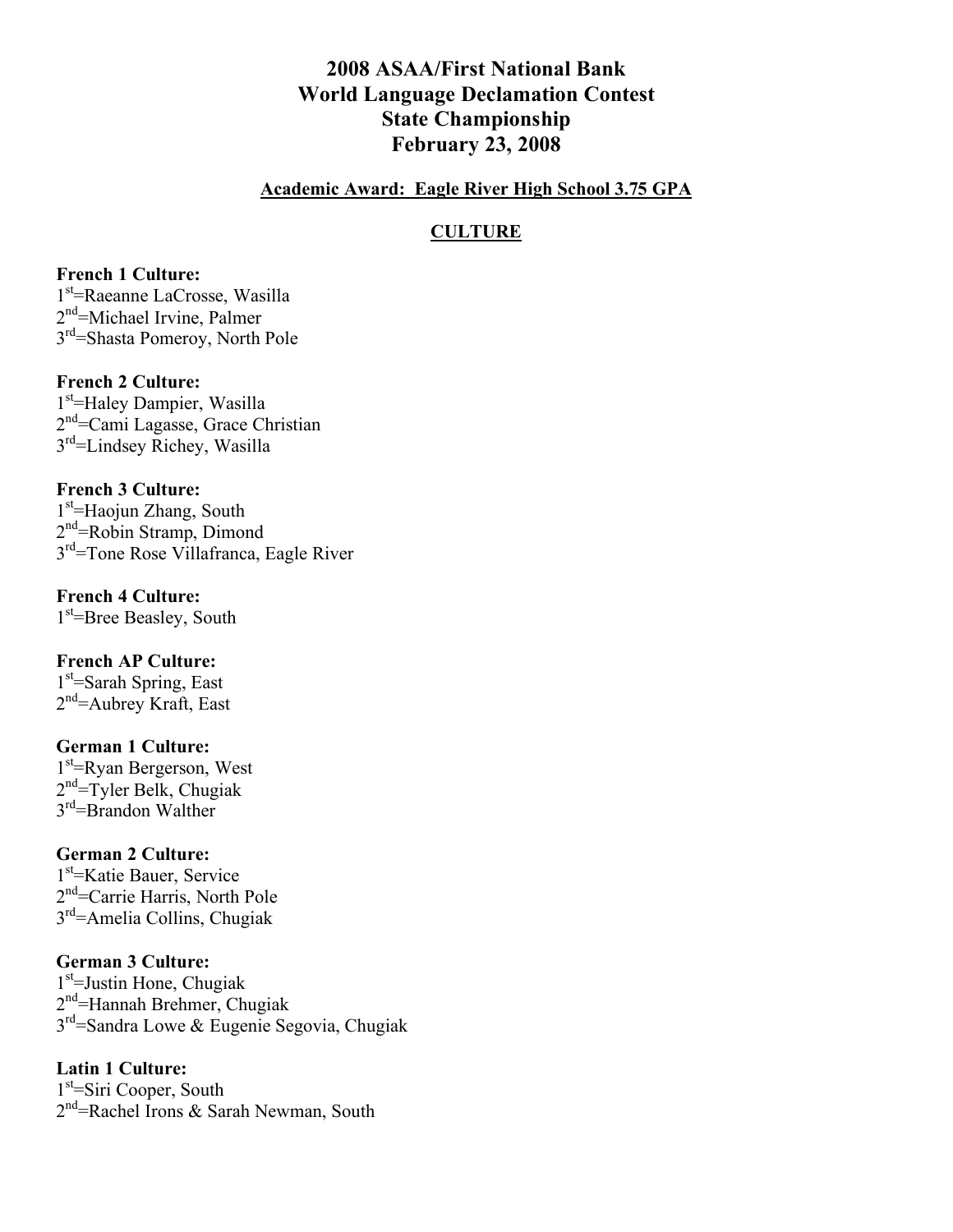### **Latin 2 Culture:**

1<sup>st</sup>=Tyler Denman & Max Lloyd, South 2<sup>nd</sup>=Katelyn Duncan, South 3<sup>rd</sup>=Su Jung Yun, South

#### **Spanish 1 Culture:**

1<sup>st</sup>=Will Crowther, Grace Christian 2<sup>nd</sup>=Mason Simmers, Grace Christian 3<sup>rd</sup>=Sam Thompson, Ben Eielson & Oliver Salem, West

### **Spanish 2 Culture:**

1st = Levi Turner, Grace Christian & Patrick Trinidad, Unalaska 2<sup>nd</sup>=Alfredo Quiroga, Lathrop & Caroline Nguyen, Unalaska 3<sup>rd</sup>=Victor Sutherland, North Pole

### **Spanish 3 Culture:**

1<sup>st</sup>=Nicole Dunham, North Pole 2<sup>nd</sup>=Christa Eussen, West 3rd=Kyle Zencey, West

### **Spanish 4 Culture:**

1<sup>st</sup>=Luke Park, West 2<sup>nd</sup>=Carolina Perez, Unalaska & David Nicholson, North Pole

### **Spanish AP Culture:**

1<sup>st</sup>=Erin Dooley, West 2<sup>nd</sup>=Emily Cao, West  $3<sup>rd</sup>$ =Alyssa Robinson & Stacy Wheeler, West

#### **Spanish Native Speaker & Immersion Culture:**

1<sup>st</sup>=Benjamin Del Rio, Unalaska 2<sup>nd</sup>=Jocelyn Hernandez, Unalaska & Jeran Pelagio-Williams, West 3<sup>rd</sup>=Molly Peterson, West

#### **POETRY**

#### **French 1 Poetry:**

1st =Elizabeth Katzenson, Chugiak 2<sup>nd</sup>=Haley Krone, Eagle River & Shasta Pomeroy, North Pole 3<sup>rd</sup>=Taylor Moseley, West Valley

#### **French 2 Poetry:**

1st =Sean Finan, Ben Eielson 2<sup>nd</sup>=Linnea Meyer, Eagle River & Stacey Chiu, West Valley 3rd=Shelby Brown, Eagle River

### **French 3 Poetry:**

1<sup>st</sup>=Ava Williams, Chugiak 2<sup>nd</sup>=Guerim Kim, West & Robin Standley, Chugiak 3rd=Maia Peirce, Lathrop & Harlee Stuart, West Valley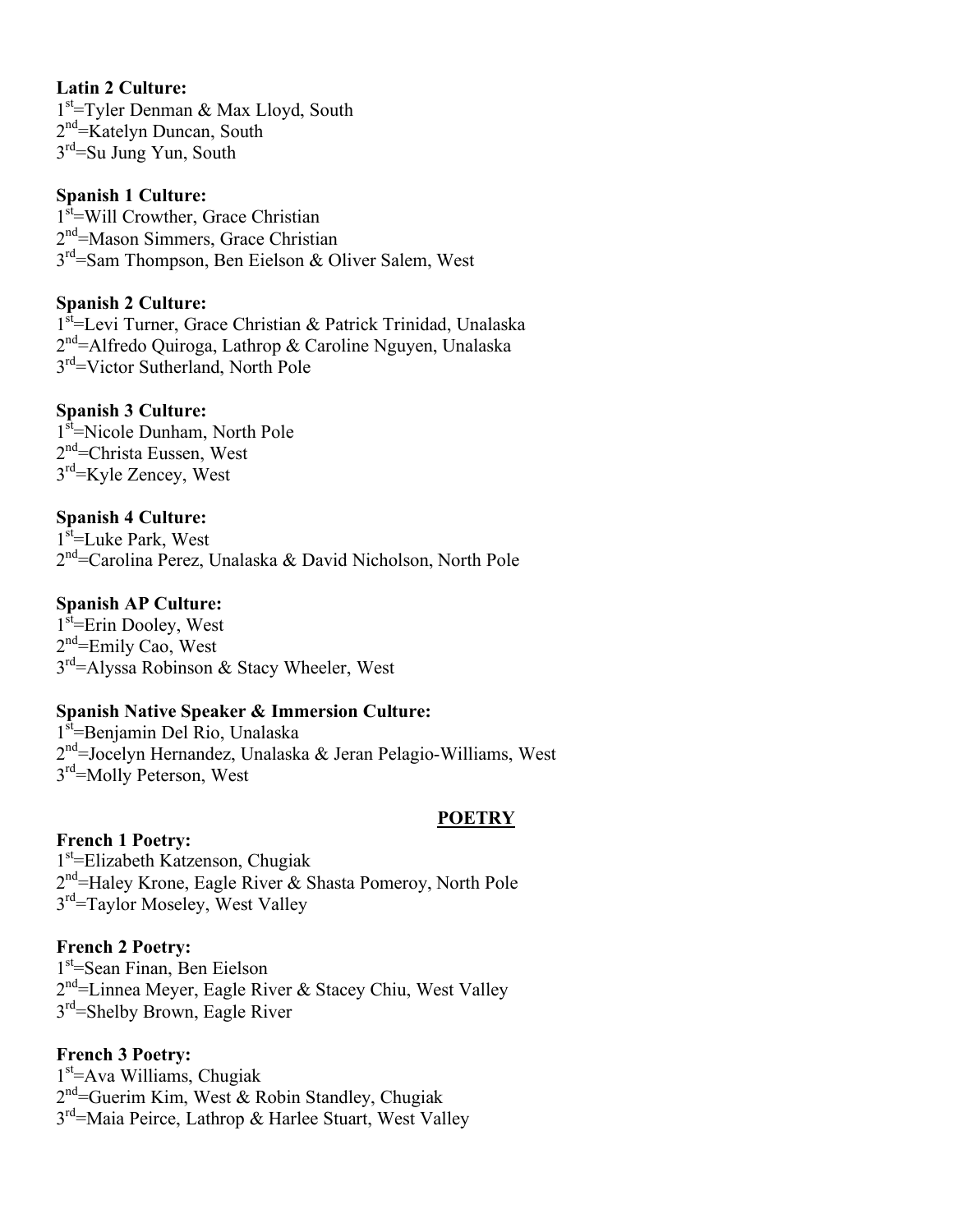#### **French 4 Poetry:**

1<sup>st</sup>=Amanda Tobias, East & Alice Scarati, West 2<sup>nd</sup>=Kristina Carlson, West 3rd=Natalie Tyler, Chugiak

**French AP Poetry:** 1<sup>st</sup>=Michael Lawlor, West 2<sup>nd</sup>=Robin Sheasley, East

#### **German 1 Poetry:**

1<sup>st</sup>=Travis Abel, Eagle River 2<sup>nd</sup>=Brandon Walther, South 3rd=Kaye Berg, Chugiak

### **German 2 Poetry:**

1<sup>st</sup>=Andrew Bishop, West Valley 2<sup>nd</sup>=Rebekah Tsigonis, Lathrop 3<sup>rd</sup>=Megan Capps, East

#### **German 3 Poetry:**

1<sup>st</sup>=Philip Glowa, West Valley 2<sup>nd</sup>=Jeremiah Harrington, West Valley 3rd=Ashley Mauger, Eagle River

#### **German 4 Poetry:**

1st =Ben Genaux, West Valley

**German AP Poetry:** 1<sup>st</sup>=Breanna Moll, Chugiak

#### **German Native Speaker Poetry:**

1<sup>st</sup>=Olgun Tunc, West Valley 2<sup>nd</sup>=Arne Wist, West Valley 3rd=Anne Lindner, West Valley

### **Japanese 1 Poetry:**

1<sup>st</sup>=Matt Olivo, Dimond 2<sup>nd</sup>=Kristin Wilson & Priscilla Morales, Dimond 3rd=Denise Hampton, Wasilla

### **Japanese 2 Poetry:**

1<sup>st</sup>=Sarah Gannon, Colony 2<sup>nd</sup>=Connor Ryan, Dimond 3rd=Banky Sikharin, Dimond

#### **Japanese 3 Poetry:**

1<sup>st</sup> Kapulani Ramos, Dimond 2<sup>nd</sup>=Oriel Jones, Dimond 3rd=Kelly Santos, Dimond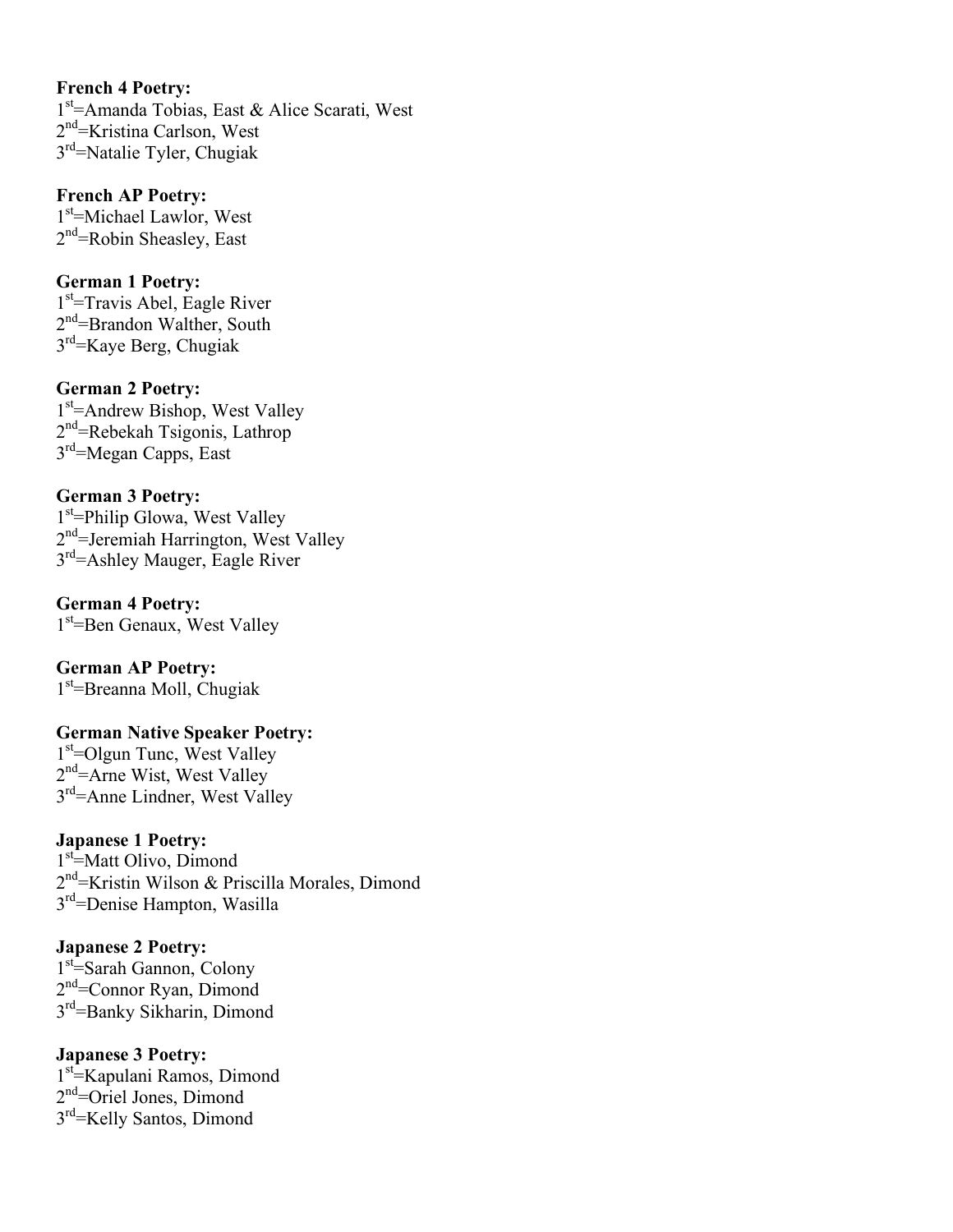### **Japanese 4 Poetry:**

1st =Jamie Dacumos, Dimond 2<sup>nd</sup>=Hyo Yeong Choi, Dimond 3rd=Rachael Del Pozzo, Wasilla & Willem Jager, Dimond

# **Latin 2 Poetry:**

1st =Katelyn Duncan, South

### **Spanish 1 Poetry:**

1<sup>st</sup>=Juliana Buvya, Palmer 2<sup>nd</sup>=Catherine Ekstrom, Grace Christian 3rd=Kunyi Li, West Valley

### **Spanish 2 Poetry:**

1<sup>st</sup>=Ava Goepfert, Wasilla 2<sup>nd</sup>=Caroline Nguyen, Unalaska 3<sup>rd</sup>=Roy Garah, Unalaska

### **Spanish 3 Poetry:**

1<sup>st</sup>=Taylor Falukos, North Pole 2<sup>nd</sup>=Kenneth Sample, West Valley 3rd=Chelsea Manasco, North Pole

### **Spanish 4 Poetry:**

1<sup>st</sup>=Chance Wilcox, Service 2<sup>nd</sup>=Carmel Sergio, Wasilla 3rd=David Nicholson, North Pole

### **Spanish 5 Poetry:**

1<sup>st</sup>=Barbara Nave, Service 2<sup>nd</sup>=Madeleine Bulkow, Service 3rd=Paula Valdez, Unalaska

### **Spanish AP Poetry:**

1<sup>st</sup>=Stacy Wheeler, West 2<sup>nd</sup>=Elizabeth Phillips, West 3<sup>rd</sup>=Emily Cao, West

**Spanish Immersion 9-10 Poetry:**

1<sup>st</sup>=Shelby Fisher, West 2<sup>nd</sup>=Molly Peterson, West

### **Spanish Native Speaker Poetry:**

1<sup>st</sup>=Susana Solis, Unalaska 2<sup>nd</sup>=Kelly Hughes, East 3rd=Kayte Hughes, East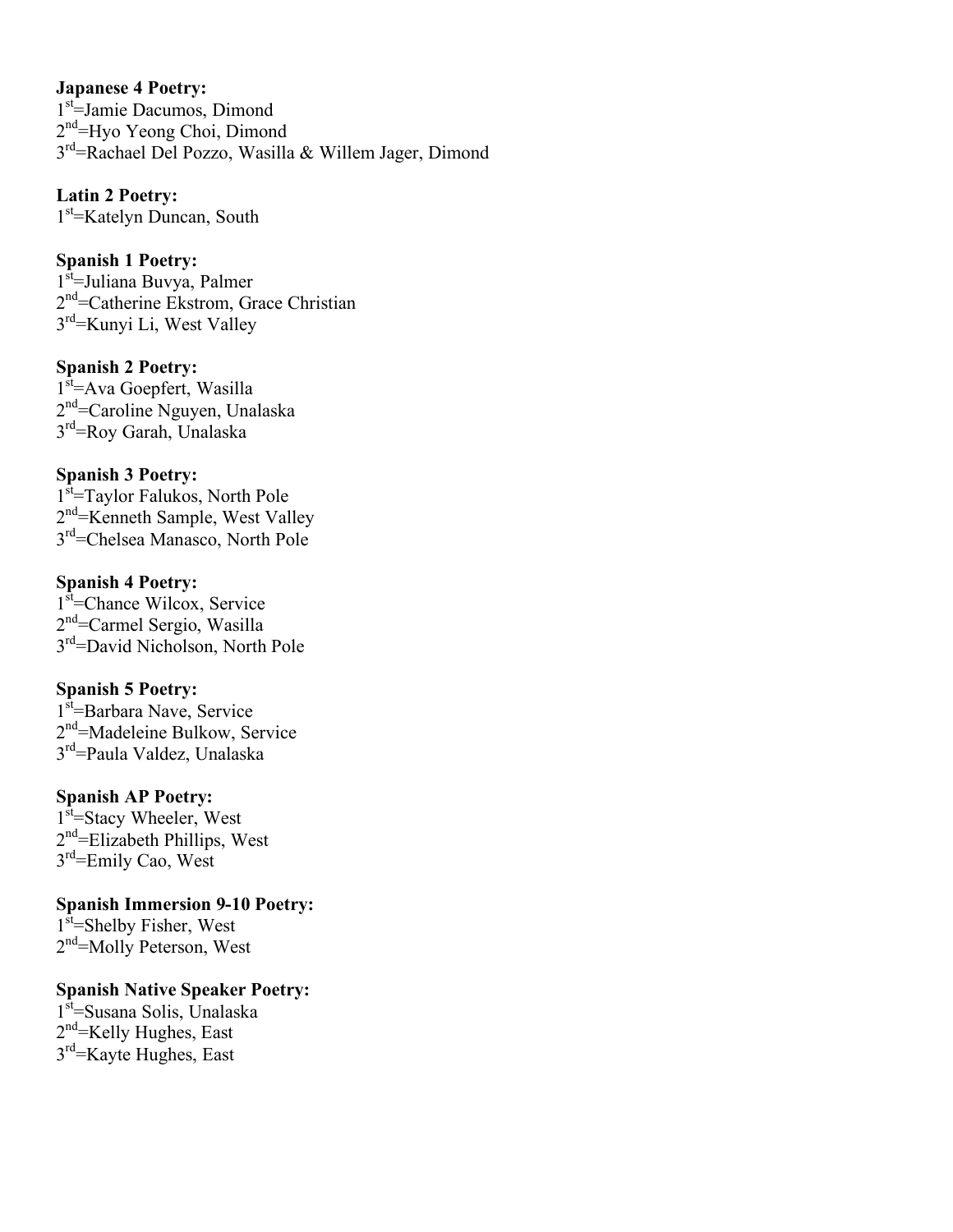#### **IMPROMPTU**

**French 1 Impromptu:**

1<sup>st</sup>=Samuel Ernessa, West Valley 2<sup>nd</sup>=Naomi Schwartz, Palmer

#### **French 2 Impromptu:**

1st =Robyn Hall, Wasilla 2<sup>nd</sup>=Hannah Brink, Chugiak & Caitlin Hatter, Grace Christian 3<sup>rd</sup>=Katelyn Hansmeyer, East

#### **French 3 Impromptu:**

1<sup>st</sup>=Michael Ortego, North Pole 2<sup>nd</sup>=Haojun Zhang, South 3rd=Anne Lindner, West Valley

#### **French 4/5/AP Impromptu:**

1<sup>st</sup>=Michael Lawlor, West 2<sup>nd</sup>=Courtney Gilpin, Eagle River 3rd=Jacob Courson, Palmer

#### **German 1 Impromptu:**

1<sup>st</sup>=Christian Taylor, Chugiak 2<sup>nd</sup>=Jon Mobley, East 3rd=Audrey Barleen, Service & Laerte Finotelli, West Valley

### **German 2 Impromptu:**

1<sup>st</sup>=Megan Capps, East 2<sup>nd</sup>=Katie Bauer, Service 3<sup>rd</sup>=Alex Greer, West Valley

#### **German 3 Impromptu:**

1<sup>st</sup>=Philip Glowa, West Valley 2<sup>nd</sup>=Sandra Lowe, Chugiak 3rd=John Goertz, Service

#### **German 4/5/AP Impromptu:**

1<sup>st</sup>=Ben Genaux, West Valley 2<sup>nd</sup>=Jourdan Carboy, Chugiak 3rd=Hannah Bertrand, Service

#### **Japanese 1 Impromptu:**

1<sup>st</sup>=Tevin Julien, Wasilla 2<sup>nd</sup>=Matthew Wareham, Wasilla 3rd=Kevin Sampley, Wasilla

#### **Japanese 2 Impromptu:**

1st =Antonio Wastson, East 2<sup>nd</sup>=Sara Cannon, Wasilla 3<sup>rd</sup>=Hever Fernandez, East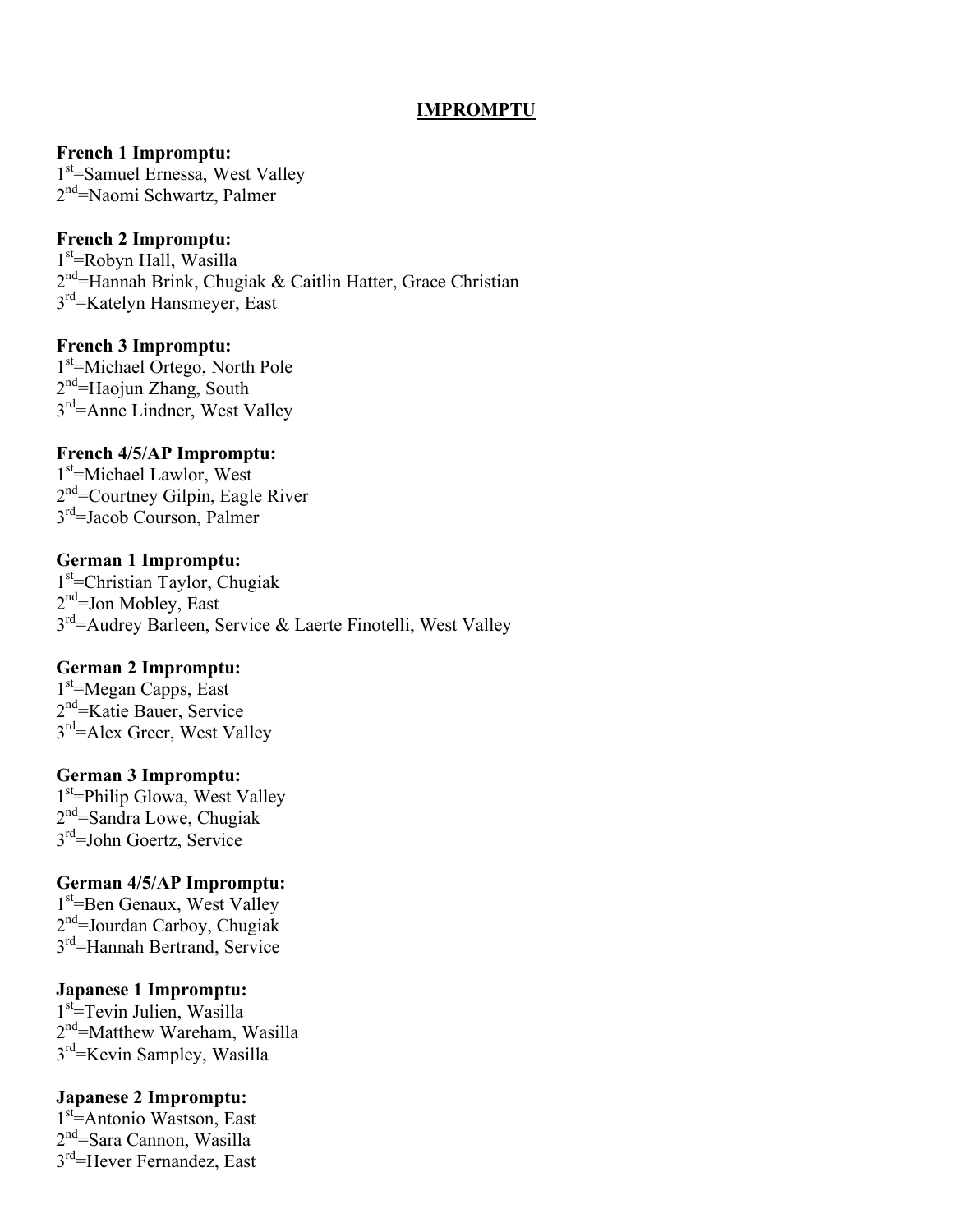### **Japanese 3 Impromptu:**

1<sup>st</sup>=Courtney Lauer, Wasilla 2<sup>nd</sup>=Kylie Rikards, Lathrop 3<sup>rd</sup>=Colton Newman, Wasilla

### **Japanese 4/5 Impromptu:**

1<sup>st</sup>=Rachael Del Pozzo, Wasilla 2<sup>nd</sup>=Andrew Ivey, Lathrop 3rd=Mark Adams, Lathrop

### **Spanish 1 Impromptu:**

1<sup>st</sup>=Camilla Bottura, Wasilla 2<sup>nd</sup>=Destinee Donadio, Grace Christian 3<sup>rd</sup>=Bryan Peppers, Grace Christian

### **Spanish 2 Impromptu:**

1<sup>st</sup>=Betsy Winkle, Grace Christian 2<sup>nd</sup>=Frank Adkins, Wasilla 3rd=Yanelis Torres-Perez, East & Ava Goepfert, Wasilla

### **Spanish 3 Impromptu:**

1<sup>st</sup>=Emanuel Pena, West 2<sup>nd</sup>=Alana Samuel, West Valley 3<sup>rd</sup>=Robert Stolzberg, West Valley

#### **Spanish 4/5/AP Impromptu:**

1<sup>st</sup>=Kelsey MacMillian, West & Ariel Burr, Grace Christian 2<sup>nd</sup>=Antonio Watson, East 3<sup>rd</sup>=Kevin Legrismith, West Valley

### **Spanish Immersion 11-12 Impromptu:**

1<sup>st</sup>=Russell Sweep, Chugiak

### **DIALOGUES**

**French 1 Dialogues:** 1<sup>st</sup> = Rachel Gingras & Sally Ann Keyes, East

### **French 2 Dialogues:**

1<sup>st</sup>=Linnea Meyer & Shelby Brown, Eagle River 2<sup>nd</sup>=Caitlin Hatter & Cami Lagasse, Grace Christian  $3<sup>rd</sup>=Tom$  Alley & Zach Hunn, Grace Christian

**French 3 Dialogues:** 1<sup>st</sup>=Michael Ortega & Katie Callahan, North Pole

**French 4/5/AP Dialogues:** 1<sup>st</sup>=Maia Dickinson & Julia Michl, East **German 1 Dialogues:** 1<sup>st</sup>=Savannah Erickson & Christian Taylor, Chugiak